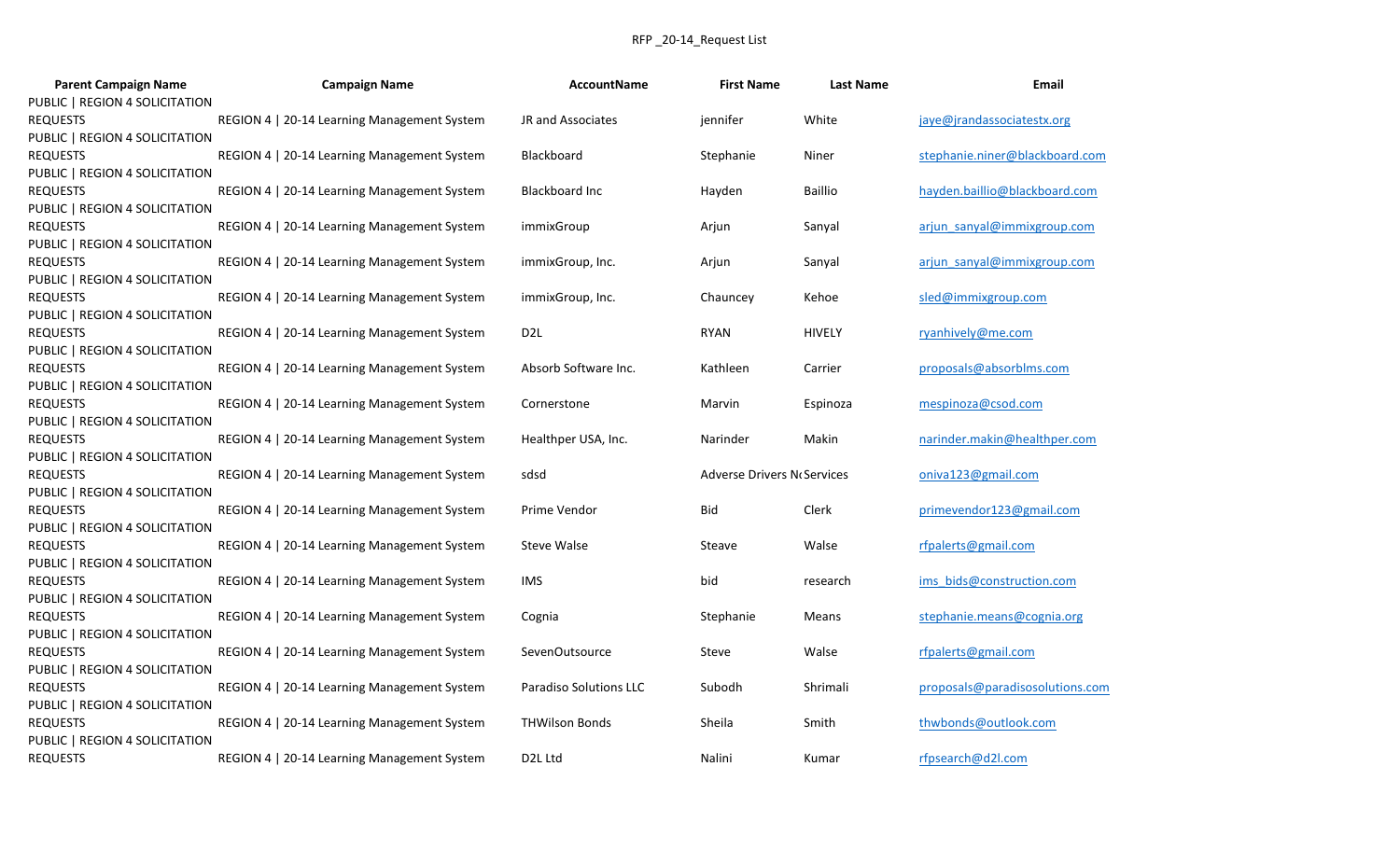| PUBLIC   REGION 4 SOLICITATION |  |  |
|--------------------------------|--|--|
|--------------------------------|--|--|

| <b>REQUESTS</b>                | REGION 4   20-14 Learning Management System | Instructure                         | Danny     | Wahl       | danny@instructure.com                      |
|--------------------------------|---------------------------------------------|-------------------------------------|-----------|------------|--------------------------------------------|
| PUBLIC   REGION 4 SOLICITATION |                                             |                                     |           |            |                                            |
| <b>REQUESTS</b>                | REGION 4   20-14 Learning Management System | <b>KODER</b>                        | Christina | Ly         | gov@koder.com                              |
| PUBLIC   REGION 4 SOLICITATION |                                             |                                     |           |            |                                            |
| <b>REQUESTS</b>                | REGION 4   20-14 Learning Management System | <b>Bid Prime</b>                    | Sandra    | Luna       | sluna@bidprime.com                         |
| PUBLIC   REGION 4 SOLICITATION |                                             |                                     |           |            |                                            |
| <b>REQUESTS</b>                | REGION 4   20-14 Learning Management System | <b>Agilix Labs</b>                  | Thomas    | Collette   | thomas.collette@agilix.com                 |
| PUBLIC   REGION 4 SOLICITATION |                                             |                                     |           |            |                                            |
| <b>REQUESTS</b>                | REGION 4   20-14 Learning Management System | Governmentjobs.com, Inc. dba Moseph |           | Hiraldo    | bids@neogov.net                            |
| PUBLIC   REGION 4 SOLICITATION |                                             |                                     |           |            |                                            |
| <b>REQUESTS</b>                | REGION 4   20-14 Learning Management System | Ladiquin Enterprise LLC             | LaQuinda  | Johnson    | laquinda@ladiquinenterprise.com            |
| PUBLIC   REGION 4 SOLICITATION |                                             |                                     |           |            |                                            |
| <b>REQUESTS</b>                | REGION 4   20-14 Learning Management System | The Bid Lab                         | Robert    | Pisko      | robertp@thebidlab.com                      |
| PUBLIC   REGION 4 SOLICITATION |                                             |                                     |           |            |                                            |
| <b>REQUESTS</b>                | REGION 4   20-14 Learning Management System | EdWeek Market Brief                 | Michele   | Molnar     | mmolnar@educationweek.org                  |
| PUBLIC   REGION 4 SOLICITATION |                                             |                                     |           |            |                                            |
| <b>REQUESTS</b>                | REGION 4   20-14 Learning Management System | <b>ATS</b>                          | lan       | Scott      | info@atsolutionsnet.com                    |
| PUBLIC   REGION 4 SOLICITATION |                                             |                                     |           |            |                                            |
| <b>REQUESTS</b>                | REGION 4   20-14 Learning Management System | Parkcircletech                      | ranjeeta  | nanda      | info@parkcircletech.com                    |
| PUBLIC   REGION 4 SOLICITATION |                                             |                                     |           |            |                                            |
| <b>REQUESTS</b>                | REGION 4   20-14 Learning Management System | SNVA, LLC                           | Vivek     | Singh      | info@snva.com                              |
| PUBLIC   REGION 4 SOLICITATION |                                             |                                     |           |            |                                            |
| <b>REQUESTS</b>                | REGION 4   20-14 Learning Management System | Marick Group, LLC                   | Meg       | Hart       | marketing@marickgroup.com                  |
| PUBLIC   REGION 4 SOLICITATION |                                             |                                     |           |            |                                            |
| <b>REQUESTS</b>                | REGION 4   20-14 Learning Management System | Deltek                              | Source    | Management | sourcemanagement@deltek.com                |
| PUBLIC   REGION 4 SOLICITATION |                                             |                                     |           |            |                                            |
| <b>REQUESTS</b>                | REGION 4   20-14 Learning Management System | dfhf, gfgfhgfhg, gfgfhgfhg          | fddd      | fdfdfdf    | dfdfdf@gmail.com                           |
| PUBLIC   REGION 4 SOLICITATION |                                             |                                     |           |            |                                            |
| <b>REQUESTS</b>                | REGION 4   20-14 Learning Management System | Soft Skills Zone, LLC               | Emma      |            | Reynolds-Middleton emma@softskillszone.com |
| PUBLIC   REGION 4 SOLICITATION |                                             |                                     |           |            |                                            |
| <b>REQUESTS</b>                | REGION 4   20-14 Learning Management System | Enthralltech                        | Erica     | McCaig     | erica.mccaig@enthralltech.com              |
| PUBLIC   REGION 4 SOLICITATION |                                             |                                     |           |            |                                            |
| <b>REQUESTS</b>                | REGION 4   20-14 Learning Management System | Coursera                            | JP        | Moran      | jmoran@coursera.org                        |
| PUBLIC   REGION 4 SOLICITATION |                                             |                                     |           |            |                                            |
| <b>REQUESTS</b>                | REGION 4   20-14 Learning Management System | Follet School Solutions, Inc.       | Sarah     | Eisenhauer | fssbidadmin@follett.com                    |
| PUBLIC   REGION 4 SOLICITATION |                                             |                                     |           |            |                                            |
| <b>REQUESTS</b>                | REGION 4   20-14 Learning Management System | <b>RYE</b> consulting               | Katie     | Edmonson   | katie@ryeconsult.com                       |
|                                |                                             |                                     |           |            |                                            |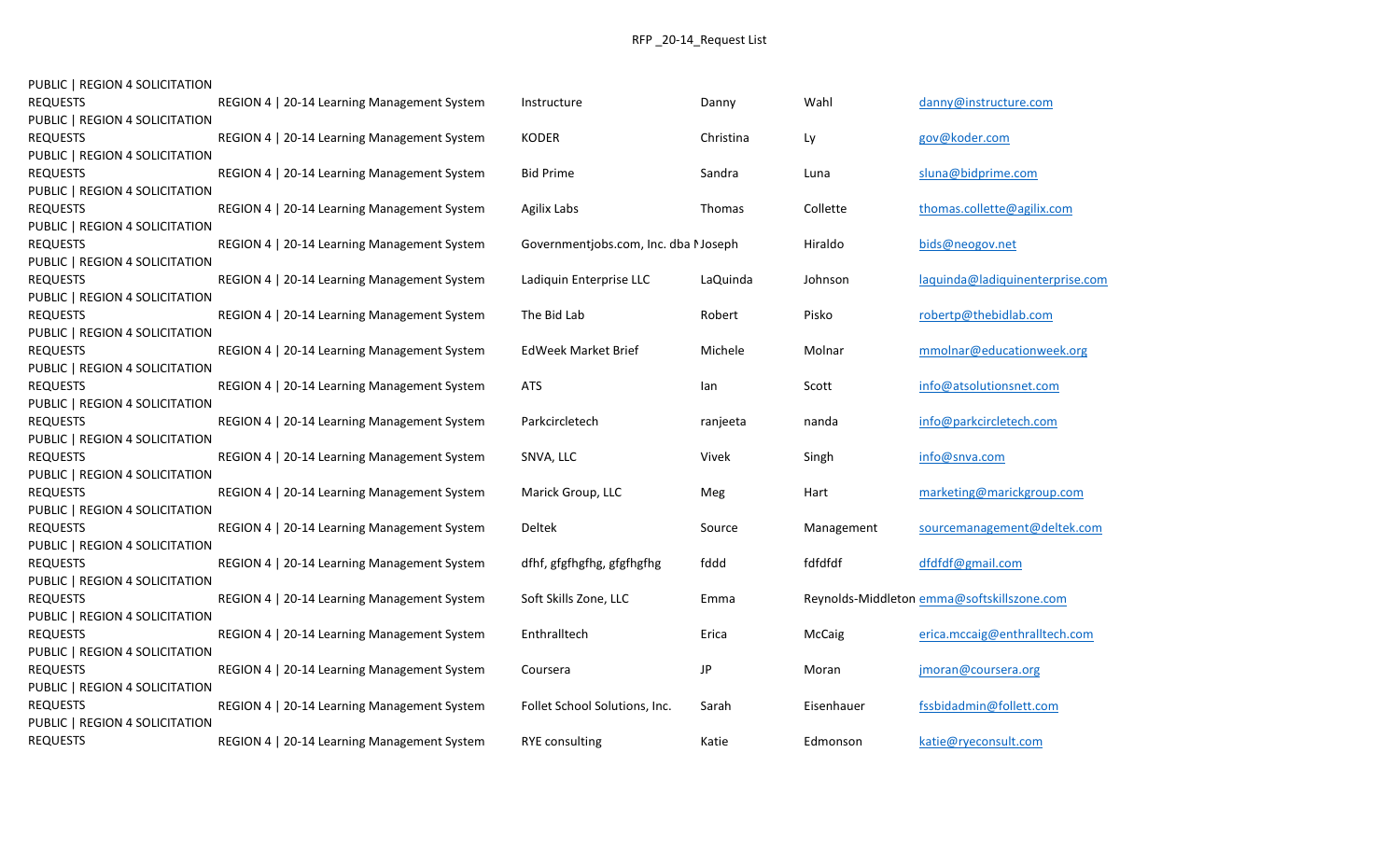| PUBLIC   REGION 4 SOLICITATION |  |
|--------------------------------|--|
|                                |  |

| <b>REQUESTS</b>                | REGION 4   20-14 Learning Management System | <b>BidPrime</b>                              | Travonna      | Mitchell   | tmitchell@bidprime.com              |
|--------------------------------|---------------------------------------------|----------------------------------------------|---------------|------------|-------------------------------------|
| PUBLIC   REGION 4 SOLICITATION |                                             |                                              |               |            |                                     |
| <b>REQUESTS</b>                | REGION 4   20-14 Learning Management System | MGRM Pinnacle, Inc.                          | Anuj          | Malhotra   | anuj.malhotra@mgrm.com              |
| PUBLIC   REGION 4 SOLICITATION |                                             |                                              |               |            |                                     |
| <b>REQUESTS</b>                | REGION 4   20-14 Learning Management System | Edgenuity Inc.                               | Lynette       | McVay      | bids@edgenuity.com                  |
| Region 4 site                  | REGION 4   20-14 Learning Management System | <b>Microsoft Education</b>                   | Joel          | Lathrop    | jolathro@microsoft.com              |
| Region 4 site                  | REGION 4   20-14 Learning Management System | <b>RYE Consulting</b>                        | Rayna         | Yaker      | RAYNA@RYECONSULT.COM                |
| PUBLIC   REGION 4 SOLICITATION |                                             |                                              |               |            |                                     |
| <b>REQUESTS</b>                | REGION 4   20-14 Learning Management System | Edsby                                        | Dallas        | Kachan     | dallas@edsby.com                    |
| PUBLIC   REGION 4 SOLICITATION |                                             |                                              |               |            |                                     |
| <b>REQUESTS</b>                | REGION 4   20-14 Learning Management System | SumTotal Systems                             | Oren          | Friedman   | oren.friedman@sumtotalsystems.com   |
| PUBLIC   REGION 4 SOLICITATION |                                             |                                              |               |            |                                     |
| <b>REQUESTS</b>                | REGION 4   20-14 Learning Management System | <b>NAPC</b>                                  | Lyra          | De Asis    | lyra@napc.me                        |
| PUBLIC   REGION 4 SOLICITATION |                                             |                                              |               |            |                                     |
| <b>REQUESTS</b>                | REGION 4   20-14 Learning Management System | Savvas Learning Company                      | Beverly       | Miller     | proposals@savvas.com                |
| PUBLIC   REGION 4 SOLICITATION |                                             |                                              |               |            |                                     |
| <b>REQUESTS</b>                | REGION 4   20-14 Learning Management System | ACT Inc.                                     | Heather       | Jahn       | proposals@act.org                   |
| PUBLIC   REGION 4 SOLICITATION |                                             |                                              |               |            |                                     |
| <b>REQUESTS</b>                | REGION 4   20-14 Learning Management System | Pearson                                      | Kathy         | Lamar      | proposals@pearson.com               |
| PUBLIC   REGION 4 SOLICITATION |                                             |                                              |               |            |                                     |
| <b>REQUESTS</b>                | REGION 4   20-14 Learning Management System | <b>Bid Prime</b>                             | Sandra        | Luna       | sluna@bidprime.com                  |
| PUBLIC   REGION 4 SOLICITATION |                                             |                                              |               |            |                                     |
| <b>REQUESTS</b>                | REGION 4   20-14 Learning Management System | Savvas Learning Company                      | Rebecca       | Cahill     | proposals@savvas.com                |
| Region 4 site                  | REGION 4   20-14 Learning Management System | Powerschool                                  | joseph        | ayala      | joseph.ayala@powerschool.com        |
| Region 4 site                  | REGION 4   20-14 Learning Management System | BrightLeaf Group, Inc.                       | Jane          | Scott      | jane.scott@brightleafgroup.com      |
| Region 4 site                  | REGION 4   20-14 Learning Management System | <b>Education Management Solutior Stephen</b> |               | DiJoseph   | stephen.dijoseph@simulationiq.com   |
| Region 4 site                  | REGION 4   20-14 Learning Management System | <b>REDHOUSE Virtual Education</b>            | tony          | scallion   | tony.scallion@redhouse243.com       |
| Region 4 site                  | REGION 4   20-14 Learning Management System | <b>Breakthrough Technologies</b>             | Kevin         | Leonard    | kevin.leonard@breaktech.com         |
| PUBLIC   REGION 4 SOLICITATION |                                             |                                              |               |            |                                     |
| <b>REQUESTS</b>                | REGION 4   20-14 Learning Management System | St. Lawrence University                      | <b>Brooke</b> | Moreau     | bmoreau@stlawu.edu                  |
| Region 4 site                  | REGION 4   20-14 Learning Management System | Docebo                                       | Jacquelin Ann | Kirchhofer | jackie.kirchhofer@docebo.com        |
| PUBLIC   REGION 4 SOLICITATION |                                             |                                              |               |            |                                     |
| <b>REQUESTS</b>                | REGION 4   20-14 Learning Management System | Onvia                                        | source        | management | onvia1234@gmail.com                 |
| PUBLIC   REGION 4 SOLICITATION |                                             |                                              |               |            |                                     |
| <b>REQUESTS</b>                | REGION 4   20-14 Learning Management System | Magic Software Pvt Ltd                       | Shivansh      | Srivastava | shivansh.srivastava@magicedtech.com |
| PUBLIC   REGION 4 SOLICITATION |                                             |                                              |               |            |                                     |
| <b>REQUESTS</b>                | REGION 4   20-14 Learning Management System | SCHOOL WHOLESALE SUPPLIES I JP               |               | DAS        | jpdas@eii-usa.com                   |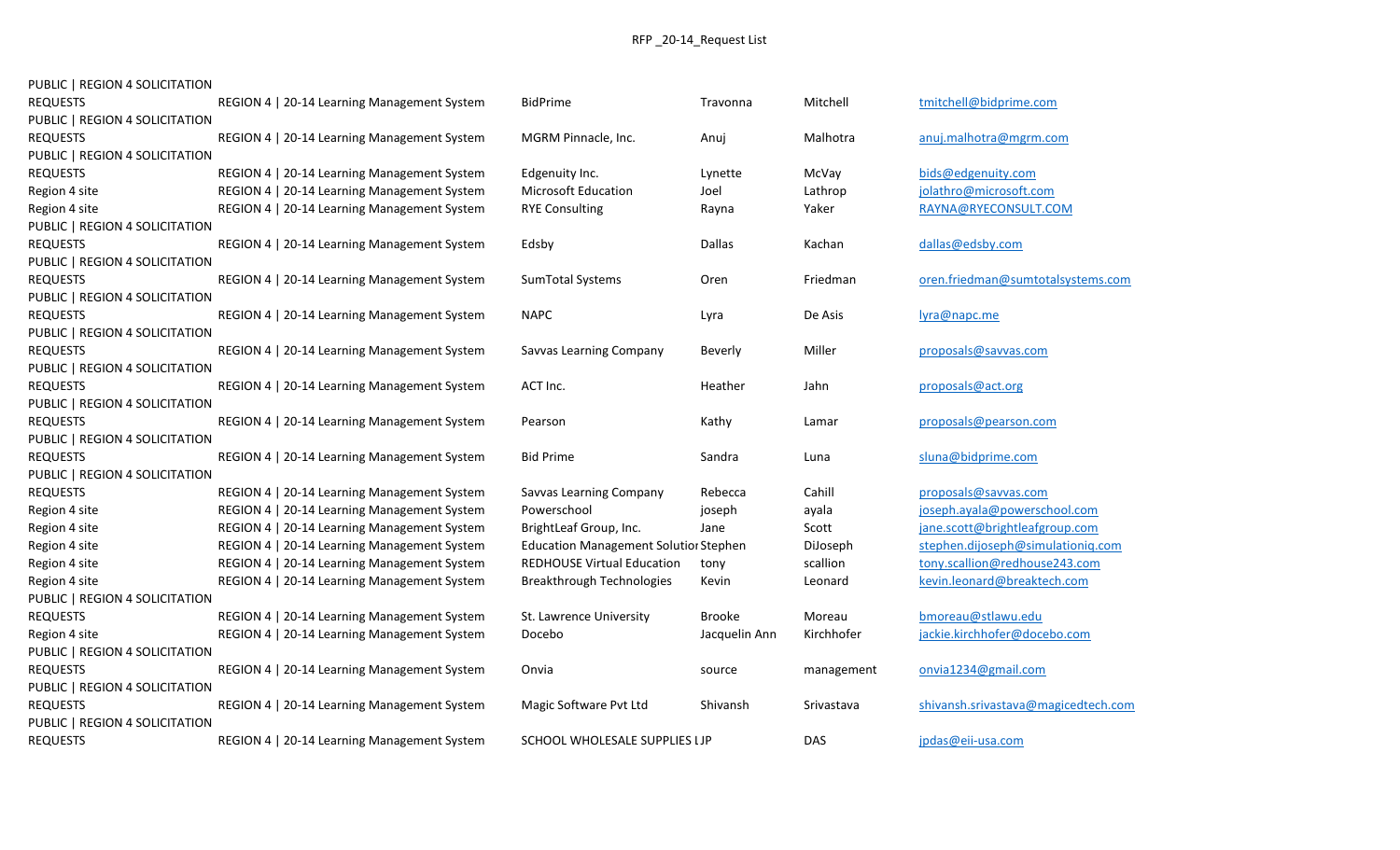| <b>REQUESTS</b>                | REGION 4   20-14 Learning Management System | <b>Certica Solutions</b>           | Shane       | Foster      | sfoster@certicasolutions.com       |                         |
|--------------------------------|---------------------------------------------|------------------------------------|-------------|-------------|------------------------------------|-------------------------|
| Region 4 site                  | REGION 4   20-14 Learning Management System | onvia                              | SS          |             | sdasdasdasd@gmail.com              |                         |
| Region 4 site                  | REGION 4   20-14 Learning Management System | Onvia                              | Source      | Management  | sourcemgmt@onvia.net               |                         |
| Region 4 site                  | REGION 4   20-14 Learning Management System | onvia                              | Source      | Management  | sourcemgmt@onvia.net               |                         |
| PUBLIC   REGION 4 SOLICITATION |                                             |                                    |             |             |                                    |                         |
| <b>REQUESTS</b>                | REGION 4   20-14 Learning Management System | <b>KNS IT Group</b>                | mahatir     | sikder      | mahatir@knsitgroup.com             |                         |
| PUBLIC   REGION 4 SOLICITATION |                                             |                                    |             |             |                                    |                         |
| <b>REQUESTS</b>                | REGION 4   20-14 Learning Management System | Arrakis Consulting, LLC            | Carl        | Carpenter   | carl@arrakisconsulting.com         |                         |
| Region 4 site                  | REGION 4   20-14 Learning Management System | Carahsoft                          | Veronica    | Nobles      | veronica.nobles@carahsoft.com      |                         |
| Region 4 site                  | REGION 4   20-14 Learning Management System | Carahsoft                          | heather     | davies      | heather.davies@carahsoft.com       |                         |
| PUBLIC   REGION 4 SOLICITATION |                                             |                                    |             |             |                                    |                         |
| <b>REQUESTS</b>                | REGION 4   20-14 Learning Management System | CriticalKey                        | Donald      | Hachmeister | donhics@aol.com                    |                         |
| PUBLIC   REGION 4 SOLICITATION |                                             |                                    |             |             |                                    |                         |
| <b>REQUESTS</b>                | REGION 4   20-14 Learning Management System | Cogent Info Tech Corporation       | Keshav      | Sharma      | keshav.sharma@cogentinfo.com       |                         |
| PUBLIC   REGION 4 SOLICITATION |                                             |                                    |             |             |                                    |                         |
| <b>REQUESTS</b>                | REGION 4   20-14 Learning Management System | SpearMC Consulting, Inc.           | Marcus      | Bode        | mbode@spearmc.com                  |                         |
| PUBLIC   REGION 4 SOLICITATION |                                             |                                    |             |             |                                    |                         |
| <b>REQUESTS</b>                | REGION 4   20-14 Learning Management System | Blue Whale Apps, Inc               | Pathik      | Jayani      | pathik@bluewhaleapps.com           |                         |
| PUBLIC   REGION 4 SOLICITATION |                                             |                                    |             |             |                                    |                         |
| <b>REQUESTS</b>                | REGION 4   20-14 Learning Management System | Cornerstone OnDemand               | Steve       | Carmine     | scarmine@csod.com                  |                         |
| PUBLIC   REGION 4 SOLICITATION |                                             |                                    |             |             |                                    |                         |
| <b>REQUESTS</b>                | REGION 4   20-14 Learning Management System | Infor                              | Dan         | Tennant     | dan.tennant@infor.com              |                         |
| PUBLIC   REGION 4 SOLICITATION |                                             |                                    |             |             |                                    |                         |
| <b>REQUESTS</b>                | REGION 4   20-14 Learning Management System | Y/7 Consulting, LLC                | Garry       | Yadon       | gaydon@y7consulting.com            | gyadon@y7consulting.com |
| PUBLIC   REGION 4 SOLICITATION |                                             |                                    |             |             |                                    |                         |
| <b>REQUESTS</b>                | REGION 4   20-14 Learning Management System | <b>VISUAL</b>                      | <b>TECH</b> | ZONE        | techzone@visualinfomedia.com       |                         |
| PUBLIC   REGION 4 SOLICITATION |                                             |                                    |             |             |                                    |                         |
| <b>REQUESTS</b>                | REGION 4   20-14 Learning Management System | <b>Ardent Technologies</b>         | Vas         | Appalaneni  | vendorregistration@ardentinc.com   |                         |
| PUBLIC   REGION 4 SOLICITATION |                                             |                                    |             |             |                                    |                         |
| <b>REQUESTS</b>                | REGION 4   20-14 Learning Management System | <b>Mapping Your Future</b>         | Cathy       | Mueller     | cathy@mappingyourfuture.org        |                         |
| PUBLIC   REGION 4 SOLICITATION |                                             |                                    |             |             |                                    |                         |
| <b>REQUESTS</b>                | REGION 4   20-14 Learning Management System | OCLC                               | Carol       | Davis       | davisca@oclc.org                   |                         |
| PUBLIC   REGION 4 SOLICITATION |                                             |                                    |             |             |                                    |                         |
| <b>REQUESTS</b>                | REGION 4   20-14 Learning Management System | KYRAN RESEARCH ASSOC INC           | Ellen       | Davis       | ellend@kyran.com                   |                         |
| PUBLIC   REGION 4 SOLICITATION |                                             |                                    |             |             |                                    |                         |
| <b>REQUESTS</b>                | REGION 4   20-14 Learning Management System | TRI-FOURCE CONSULTING SERVI Manish |             | Gorawala    | operations@triforce-inc.com        |                         |
| PUBLIC   REGION 4 SOLICITATION |                                             |                                    |             |             |                                    |                         |
| <b>REQUESTS</b>                | REGION 4   20-14 Learning Management System | Collaborative Solutions            | Darryl      | Warren      | dwarren@collaborativesolutions.com |                         |
|                                |                                             |                                    |             |             |                                    |                         |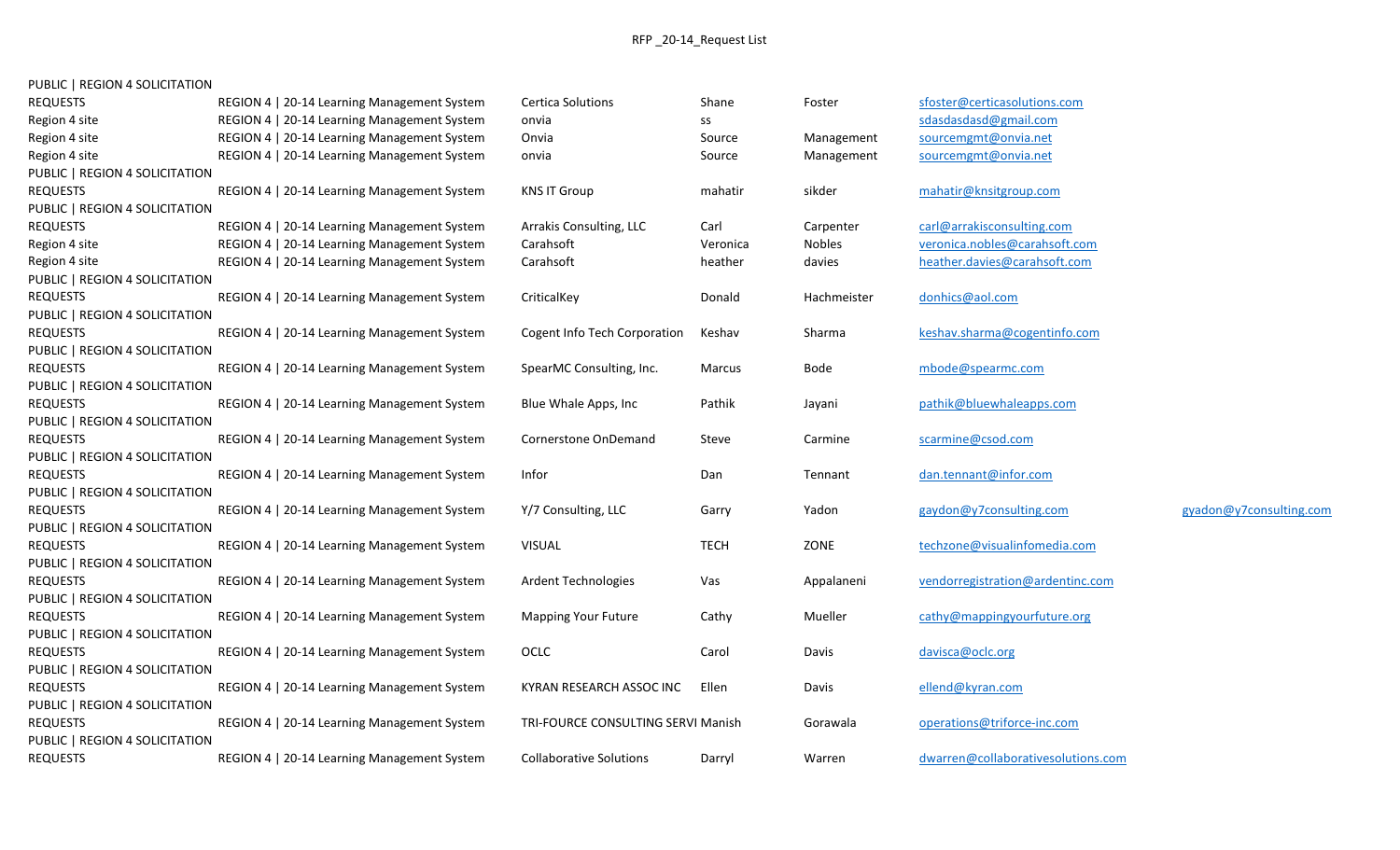| PUBLIC   REGION 4 SOLICITATION |                                             |                                     |                |               |                                     |
|--------------------------------|---------------------------------------------|-------------------------------------|----------------|---------------|-------------------------------------|
| <b>REQUESTS</b>                | REGION 4   20-14 Learning Management System | <b>Vector Solutions LLC</b>         | <b>Bruce</b>   | Stabile       | bruce.stabile@vectorsolutions.com   |
| PUBLIC   REGION 4 SOLICITATION |                                             |                                     |                |               |                                     |
| <b>REQUESTS</b>                | REGION 4   20-14 Learning Management System | <b>AXIOM IT Solutions</b>           | Barney         | Benkelman     | bbenkelman@axiom4.com               |
| PUBLIC   REGION 4 SOLICITATION |                                             |                                     |                |               |                                     |
| <b>REQUESTS</b>                | REGION 4   20-14 Learning Management System | <b>ESP Solutions Group</b>          | Josh           | Goodman       | procurement@espsg.com               |
| PUBLIC   REGION 4 SOLICITATION |                                             |                                     |                |               |                                     |
| <b>REQUESTS</b>                | REGION 4   20-14 Learning Management System | <b>Collaborative Solutions</b>      | <b>Broc</b>    | Zautner       | bzautner@collaborativesolutions.com |
| PUBLIC   REGION 4 SOLICITATION |                                             |                                     |                |               |                                     |
| <b>REQUESTS</b>                | REGION 4   20-14 Learning Management System | CJIS Group                          | Patrick        | Schutzman     | patrick@cjisgroup.com               |
| PUBLIC   REGION 4 SOLICITATION |                                             |                                     |                |               |                                     |
| <b>REQUESTS</b>                | REGION 4   20-14 Learning Management System | <b>NADC</b>                         | <b>HEATHER</b> | LATRAY        | hlatray@nadc-nabn.org               |
| PUBLIC   REGION 4 SOLICITATION |                                             |                                     |                |               |                                     |
| <b>REQUESTS</b>                | REGION 4   20-14 Learning Management System | Troutmoon Inc                       | Marianne       | Smith         | m.smith@troutmoon.com               |
| PUBLIC   REGION 4 SOLICITATION |                                             |                                     |                |               |                                     |
| <b>REQUESTS</b>                | REGION 4   20-14 Learning Management System | www.maxit.com                       | Philip         | <b>Baruch</b> | pbaruch@maxit.com                   |
| PUBLIC   REGION 4 SOLICITATION |                                             |                                     |                |               |                                     |
| <b>REQUESTS</b>                | REGION 4   20-14 Learning Management System | FUGU Corp.                          | Jeff           | Greenberg     | jeffg@fugu.com                      |
| PUBLIC   REGION 4 SOLICITATION |                                             |                                     |                |               |                                     |
| <b>REQUESTS</b>                | REGION 4   20-14 Learning Management System | Enthralltech                        | Erica          | McCaig        | erica.mccaig@enthralltech.com       |
| PUBLIC   REGION 4 SOLICITATION |                                             |                                     |                |               |                                     |
| <b>REQUESTS</b>                | REGION 4   20-14 Learning Management System | G-Cube Webwide Software Pvt I Ankur |                | Chauhan       | ankurc@gc-solutions.net             |
| PUBLIC   REGION 4 SOLICITATION |                                             |                                     |                |               |                                     |
| <b>REQUESTS</b>                | REGION 4   20-14 Learning Management System | <b>SRG Tech</b>                     | Lori           | Berman        | lori.berman@srgtech.com             |
| PUBLIC   REGION 4 SOLICITATION |                                             |                                     |                |               |                                     |
| <b>REQUESTS</b>                | REGION 4   20-14 Learning Management System | DataArt Solutions, Inc.             | Inna           | Pisanova      | certified.vendor@dataart.com        |
| PUBLIC   REGION 4 SOLICITATION |                                             |                                     |                |               |                                     |
| <b>REQUESTS</b>                | REGION 4   20-14 Learning Management System | Cognia                              | Stephanie      | Means         | bids@cognia.org                     |
| PUBLIC   REGION 4 SOLICITATION |                                             |                                     |                |               |                                     |
| <b>REQUESTS</b>                | REGION 4   20-14 Learning Management System | Learning Technologies Group In Grad |                | Koch          | brad.koch@openIms.net               |
| PUBLIC   REGION 4 SOLICITATION |                                             |                                     |                |               |                                     |
| <b>REQUESTS</b>                | REGION 4   20-14 Learning Management System | Infinite Campus, Inc.               | Kassandra      | Owens         | kassandra.owens@infinitecampus.com  |
| PUBLIC   REGION 4 SOLICITATION |                                             |                                     |                |               |                                     |
| <b>REQUESTS</b>                | REGION 4   20-14 Learning Management System | Kiddom                              | Ana            | Reyes         | rfp@kiddom.co                       |
| PUBLIC   REGION 4 SOLICITATION |                                             |                                     |                |               |                                     |
| <b>REQUESTS</b>                | REGION 4   20-14 Learning Management System | Educadium                           | Matthew        | McNerney      | mmcnerney@icontracts.com            |
| PUBLIC   REGION 4 SOLICITATION |                                             |                                     |                |               |                                     |
| <b>REQUESTS</b>                | REGION 4   20-14 Learning Management System | Infotech, Inc.                      | Mark           | Douglas       | mark.douglas@infotechinc.com        |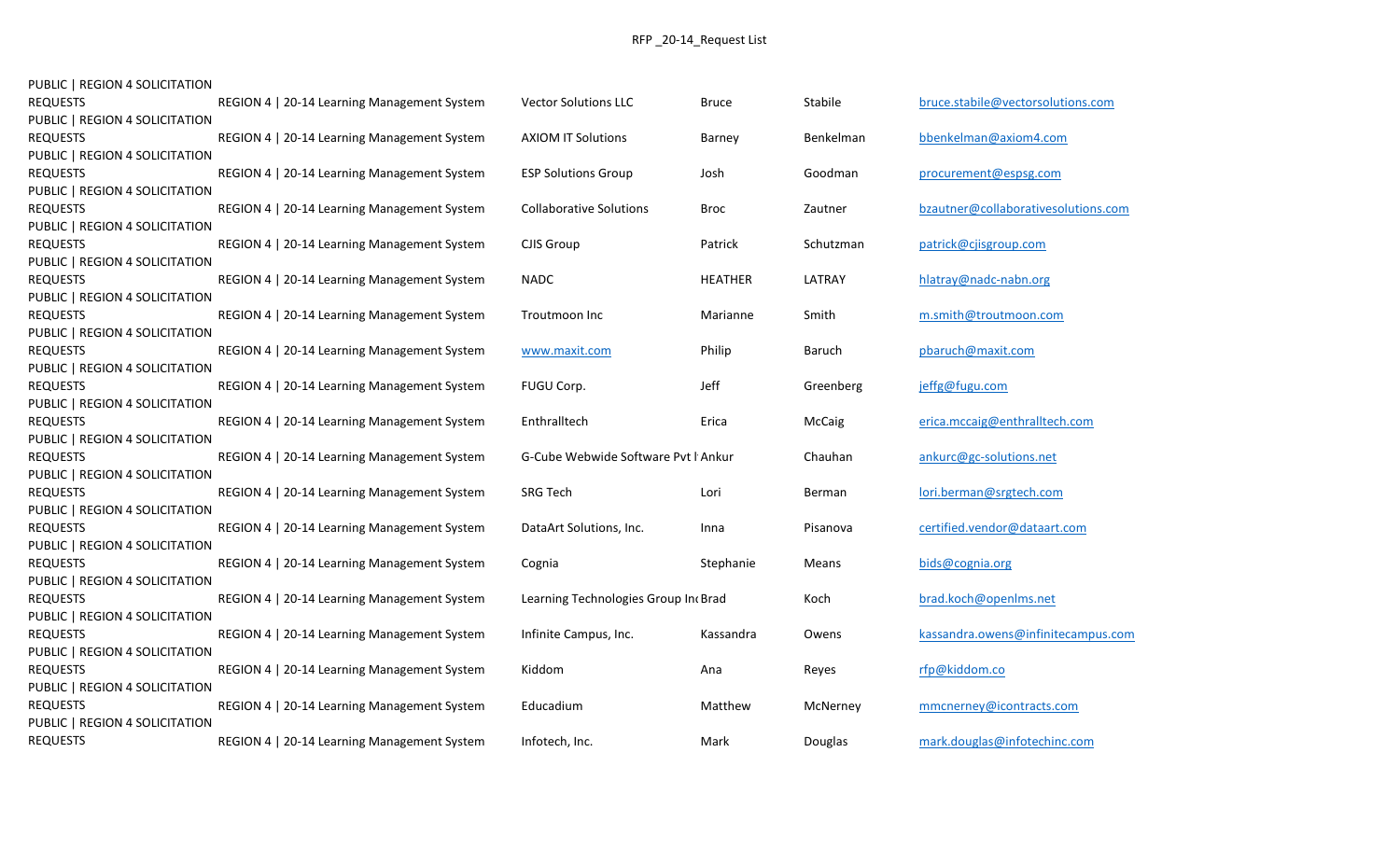| <b>REQUESTS</b>                | REGION 4   20-14 Learning Management System | <b>DLT Solutions</b>                  | Jasmin                  | Perez      | jasmin.perez@dlt.com                |
|--------------------------------|---------------------------------------------|---------------------------------------|-------------------------|------------|-------------------------------------|
| PUBLIC   REGION 4 SOLICITATION |                                             |                                       |                         |            |                                     |
| <b>REQUESTS</b>                | REGION 4   20-14 Learning Management System | PCG                                   | Monique                 | Hebert     | mhebert@pcgus.com                   |
| Region 4 site                  | REGION 4   20-14 Learning Management System | Instructure                           | <b>Brian</b>            | Farmer     | bfarmer@instructure.com             |
| PUBLIC   REGION 4 SOLICITATION |                                             |                                       |                         |            |                                     |
| <b>REQUESTS</b>                | REGION 4   20-14 Learning Management System | Intuition Publishing Pte Ltd          | Daniel                  | Graham     | dgraham@intuition.com               |
| PUBLIC   REGION 4 SOLICITATION |                                             |                                       |                         |            |                                     |
| <b>REQUESTS</b>                | REGION 4   20-14 Learning Management System | <b>Ardent Technologies</b>            | Vas                     | Appalaneni | vendorregistration@ardentinc.com    |
| PUBLIC   REGION 4 SOLICITATION |                                             |                                       |                         |            |                                     |
| <b>REQUESTS</b>                | REGION 4   20-14 Learning Management System | North America Procurement Cou Nikita  |                         | Pradhan    | bids@napc.me                        |
| Region 4 site                  | REGION 4   20-14 Learning Management System | School Wholesale Supplies LLC JP      |                         |            | jpdas@eii-usa.com                   |
| Region 4 site                  | REGION 4   20-14 Learning Management System | <b>TEG Technologies</b>               | Lauren                  | Little     | Lauren@tegtech.io                   |
| PUBLIC   REGION 4 SOLICITATION |                                             |                                       |                         |            |                                     |
| <b>REQUESTS</b>                | REGION 4   20-14 Learning Management System | Paradiso Solutions LLC                | Subodh                  | Shrimali   | proposals@paradisosolutions.com     |
| PUBLIC   REGION 4 SOLICITATION |                                             |                                       |                         |            |                                     |
| <b>REQUESTS</b>                | REGION 4   20-14 Learning Management System | EII USA INC.                          | JP                      | <b>DAS</b> | jpdas@eii-usa.com                   |
| PUBLIC   REGION 4 SOLICITATION |                                             |                                       |                         |            |                                     |
| <b>REQUESTS</b>                | REGION 4   20-14 Learning Management System | KNS IT GROUP INC                      | Fran                    | Swanson    | fran.swanson@knsitgroup.com         |
| PUBLIC   REGION 4 SOLICITATION |                                             |                                       |                         |            |                                     |
| <b>REQUESTS</b>                | REGION 4   20-14 Learning Management System | Bid Ocean, Inc.                       | Eric                    | Johnson    | bids@bidocean.com                   |
| PUBLIC   REGION 4 SOLICITATION |                                             |                                       |                         |            |                                     |
| <b>REQUESTS</b>                | REGION 4   20-14 Learning Management System | Magic Software Pvt Ltd                | Shivansh                | Srivastava | shivansh.srivastava@magicedtech.com |
| PUBLIC   REGION 4 SOLICITATION |                                             |                                       |                         |            |                                     |
| <b>REQUESTS</b>                | REGION 4   20-14 Learning Management System | <b>ITG America</b>                    | Don                     | Hutchings  | dhutchings@itgamerica.com           |
| PUBLIC   REGION 4 SOLICITATION |                                             |                                       |                         |            |                                     |
| <b>REQUESTS</b>                | REGION 4   20-14 Learning Management System | Genius Plaza                          | Gene                    | Roca       | contracts@geniusplaza.com           |
| PUBLIC   REGION 4 SOLICITATION |                                             |                                       |                         |            |                                     |
| <b>REQUESTS</b>                | REGION 4   20-14 Learning Management System | Pearson Online and Blended Lea Mollie |                         | Palmer     | mollie.palmer@pearson.com           |
| Region 4 Website               | REGION 4   20-14 Learning Management System | Synnex                                | Will                    | Reid       | willr@synnex.com                    |
| PUBLIC   REGION 4 SOLICITATION |                                             |                                       |                         |            |                                     |
| <b>REQUESTS</b>                | REGION 4   20-14 Learning Management System | <b>NAPC</b>                           | Lyra                    | De Asis    | lyra@napc.me                        |
| PUBLIC   REGION 4 SOLICITATION |                                             |                                       |                         |            |                                     |
| <b>REQUESTS</b>                | REGION 4   20-14 Learning Management System | <b>SEBALE Innovations</b>             | Alex                    | Kochnev    | info@sebale.net                     |
| Region 4 Website               | REGION 4   20-14 Learning Management System | Adobe                                 | Michelle                | MacMahon   | macmahon@adobe.com                  |
| Paradiso Solutions LLC         | Subodh                                      | Shrimali                              | proposals@paradiBehtash |            | april.behtash@marickgroup.com       |
| PUBLIC   REGION 4 SOLICITATION |                                             |                                       |                         |            |                                     |
| <b>REQUESTS</b>                | REGION 4   20-14 Learning Management System | UNICOM Government, Inc.               | Jake                    | Glanzmann  | jacob.glanzmann@unicomgov.com       |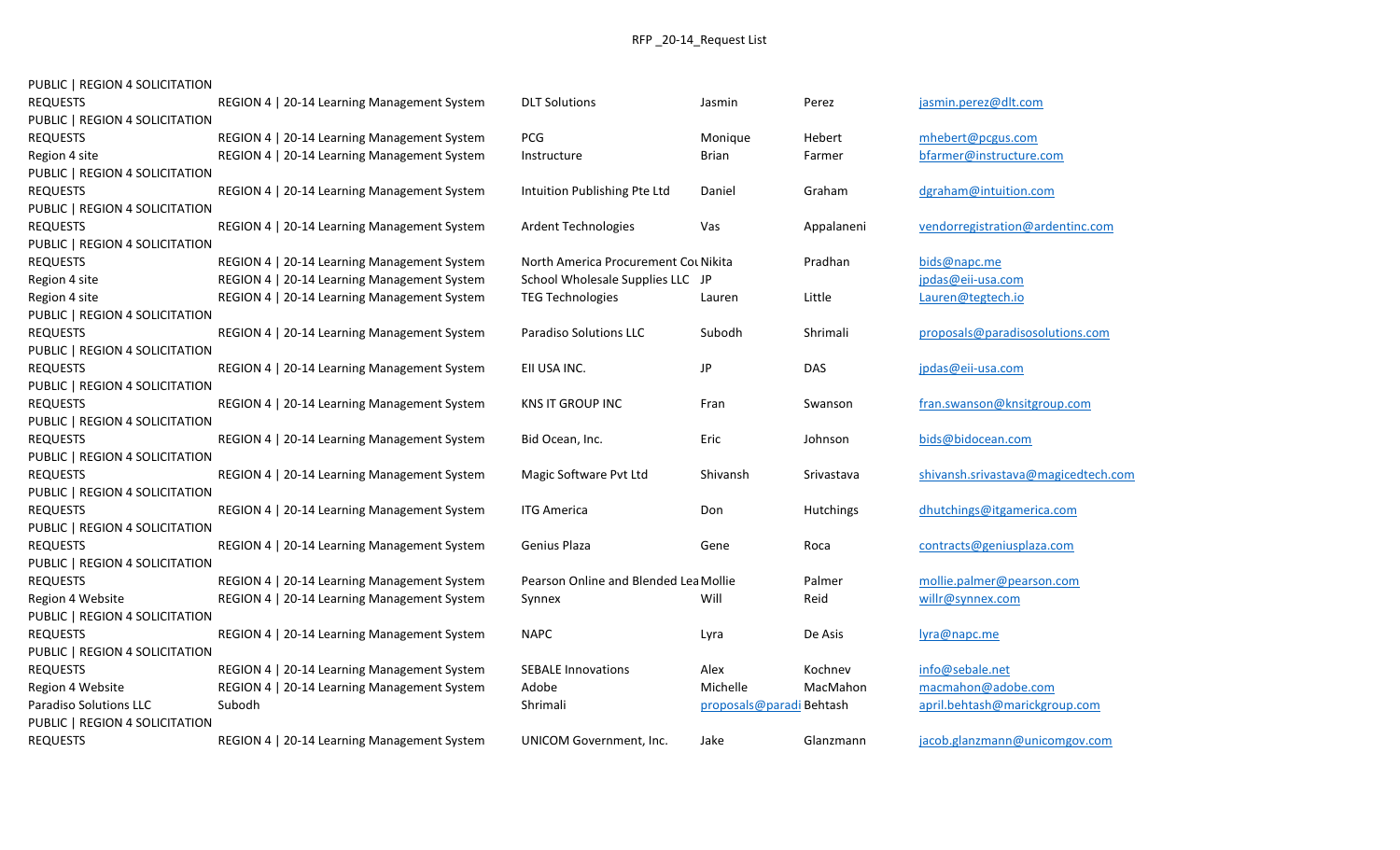| PUBLIC   REGION 4 SOLICITATION |                                             |                                 |               |                       |                                     |
|--------------------------------|---------------------------------------------|---------------------------------|---------------|-----------------------|-------------------------------------|
| <b>REQUESTS</b>                | REGION 4   20-14 Learning Management System | bid ocean                       | Eric          | Johnson               | bids@napc.me                        |
| PUBLIC   REGION 4 SOLICITATION |                                             |                                 |               |                       |                                     |
| <b>REQUESTS</b>                | REGION 4   20-14 Learning Management System | EduCal                          | Tyler         | Liedholm              | tyler@educalonline.com              |
| PUBLIC   REGION 4 SOLICITATION |                                             |                                 |               |                       |                                     |
| <b>REQUESTS</b>                | REGION 4   20-14 Learning Management System | FortunaPix                      | Ramesh        | Kasetty               | rk@fortunapix.com                   |
| PUBLIC   REGION 4 SOLICITATION |                                             |                                 |               |                       |                                     |
| <b>REQUESTS</b>                | REGION 4   20-14 Learning Management System | <b>Paradiso Solutions LLC</b>   | Subodh        | Shrimali              | proposals@paradisosolutions.com     |
| Region 4 Website               | REGION 4   20-14 Learning Management System | <b>Paradiso Solutions LLC</b>   | Subodh        | Shrimali              | proposals@paradisosolutions.com     |
| PUBLIC   REGION 4 SOLICITATION |                                             |                                 |               |                       |                                     |
| <b>REQUESTS</b>                | REGION 4   20-14 Learning Management System | Adorama Inc.                    | Caroline      | В                     | carolineb@adorama.com               |
| PUBLIC   REGION 4 SOLICITATION |                                             |                                 |               |                       |                                     |
| <b>REQUESTS</b>                | REGION 4   20-14 Learning Management System | Robert Ferrili, LLC             | Rebecca       | Jacoby                | rjacoby@ferrilli.com                |
| Region 4 Website               | REGION 4   20-14 Learning Management System | erepublic, inc.                 | melanie       | clair                 | mclair@erepublic.com                |
| PUBLIC   REGION 4 SOLICITATION |                                             |                                 |               |                       |                                     |
| <b>REQUESTS</b>                | REGION 4   20-14 Learning Management System | <b>Shay Enterprise</b>          | Tamara        | Shay                  | tshayenterprise@gmail.com           |
| PUBLIC   REGION 4 SOLICITATION |                                             |                                 |               |                       |                                     |
| <b>REQUESTS</b>                | REGION 4   20-14 Learning Management System | EdWeek                          | Sean          | Cavanagh              | scavanagh@epe.org                   |
| PUBLIC   REGION 4 SOLICITATION |                                             |                                 |               |                       |                                     |
| <b>REQUESTS</b>                | REGION 4   20-14 Learning Management System | Dodge Data & Analytics          | Dodge         | Dodge                 | dodge.bidding@construction.com      |
| PUBLIC   REGION 4 SOLICITATION |                                             |                                 |               |                       |                                     |
| <b>REQUESTS</b>                | REGION 4   20-14 Learning Management System | <b>Audio Visual Innovations</b> | Gary          | Phelps                | bids@avispl.com                     |
| Region 4 Website               | REGION 4   20-14 Learning Management System | EdWeeek                         | Sean          | Cavanagh              | scavanagh@epe.org                   |
| Region 4 Website               | REGION 4   20-14 Learning Management System | i3-Technologies                 | John          | Geerlings             | john.geerlings@i3-technologies.com  |
| PUBLIC   REGION 4 SOLICITATION |                                             |                                 |               |                       |                                     |
| <b>REQUESTS</b>                | REGION 4   20-14 Learning Management System | Cornerstone OnDemand            | Steve         | Carmine               | scarmine@csod.com                   |
| PUBLIC   REGION 4 SOLICITATION |                                             |                                 |               |                       |                                     |
| <b>REQUESTS</b>                | REGION 4   20-14 Learning Management System | Source Management               | Onvia         | Onvia                 | svcagency@onvia.com                 |
| PUBLIC   REGION 4 SOLICITATION |                                             |                                 |               |                       |                                     |
| <b>REQUESTS</b>                | REGION 4   20-14 Learning Management System | Onvia                           | Source        | Management            | sourcemanagement2@onvia.com         |
| PUBLIC   REGION 4 SOLICITATION |                                             |                                 |               |                       |                                     |
| <b>REQUESTS</b>                | REGION 4   20-14 Learning Management System | Eciruam LLC                     | Misty         | Wiest                 | misty@eciruam.co                    |
| PUBLIC   REGION 4 SOLICITATION |                                             |                                 |               |                       |                                     |
| <b>REQUESTS</b>                | REGION 4   20-14 Learning Management System | InstructionalMD, LLC            | <b>SIGRID</b> | <b>FERGUSON-GREEN</b> | sigrid.ferguson@instructionalmd.com |
| Region 4 Website               | REGION 4   20-14 Learning Management System | i3-Technologies                 | John          | Geerlings             | john.geerlings@i3-technologies.com  |
| PUBLIC   REGION 4 SOLICITATION |                                             |                                 |               |                       |                                     |
| <b>REQUESTS</b>                | REGION 4   20-14 Learning Management System | MicroTech                       | Linda         | Terrizzi              | lterrizzi@microtech.net             |
| PUBLIC   REGION 4 SOLICITATION |                                             |                                 |               |                       |                                     |
| <b>REQUESTS</b>                | REGION 4   20-14 Learning Management System | R & A Solutions, Inc.           | Gloria        | McMahon               | bizdev@randasolutions.com           |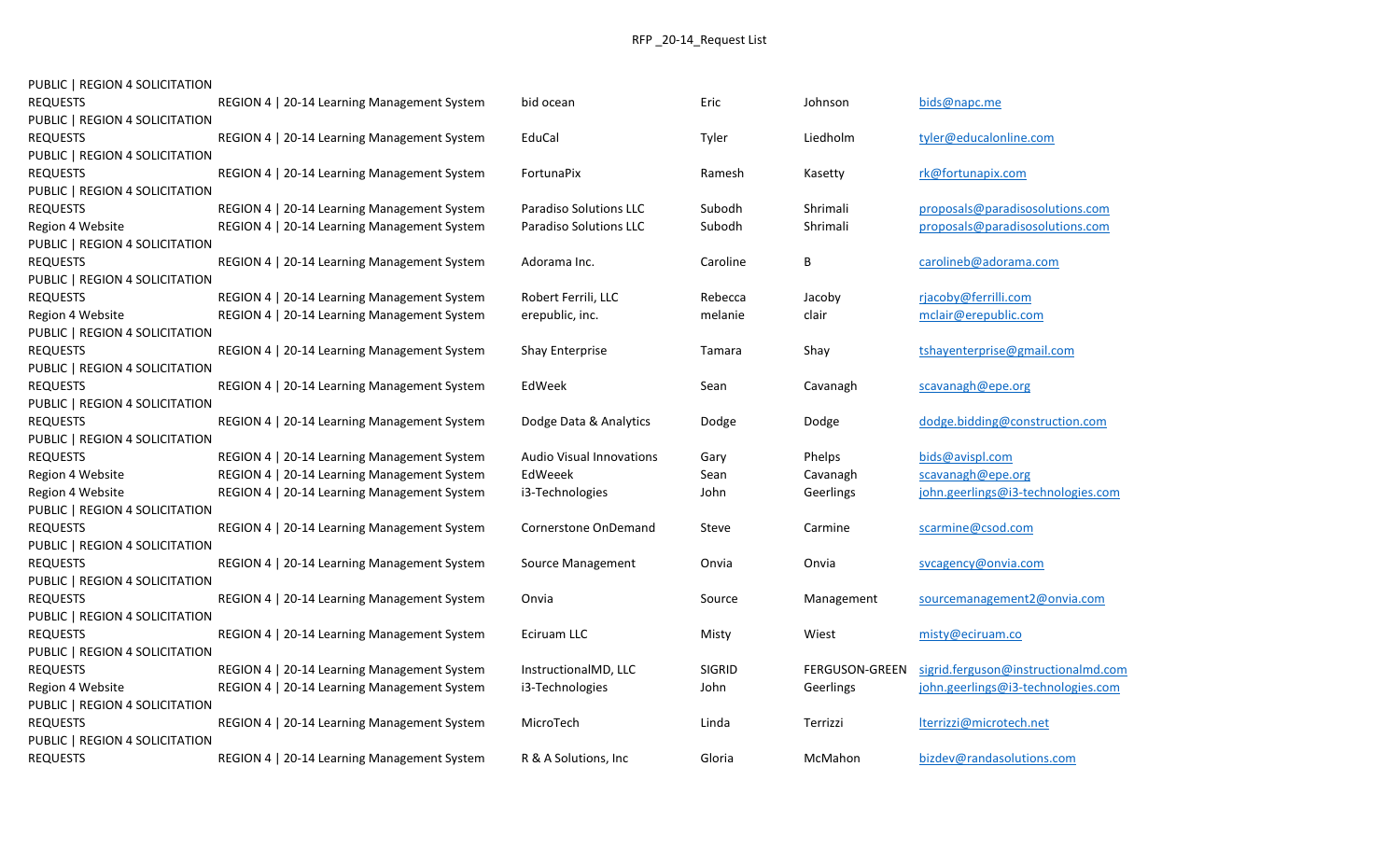| <b>REQUESTS</b>                | REGION 4   20-14 Learning Management System | <b>Infonative Solutions</b>           | Saurabh      | Kathuria        | sk@infonative.net                |
|--------------------------------|---------------------------------------------|---------------------------------------|--------------|-----------------|----------------------------------|
| PUBLIC   REGION 4 SOLICITATION |                                             |                                       |              |                 |                                  |
| <b>REQUESTS</b>                | REGION 4   20-14 Learning Management System | SBCq                                  | Mubashir     | Ansari          | mubashir@tendersinfo.com         |
| PUBLIC   REGION 4 SOLICITATION |                                             |                                       |              |                 |                                  |
| <b>REQUESTS</b>                | REGION 4   20-14 Learning Management System | 5 Point Solutions LLC                 | Dave         | Ovesny          | dovesny@myfivepoint.com          |
| PUBLIC   REGION 4 SOLICITATION |                                             |                                       |              |                 |                                  |
| <b>REQUESTS</b>                | REGION 4   20-14 Learning Management System | SAN RAMON VALLEY UNIFIED SCJUANITA    |              | <b>OYOLA</b>    | joyola@srvusd.net                |
| PUBLIC   REGION 4 SOLICITATION |                                             |                                       |              |                 |                                  |
| <b>REQUESTS</b>                | REGION 4   20-14 Learning Management System | D <sub>2</sub> L Ltd                  | Nalini       | Kumar           | rfpsearch@d2l.com                |
| PUBLIC   REGION 4 SOLICITATION |                                             |                                       |              |                 |                                  |
| <b>REQUESTS</b>                | REGION 4   20-14 Learning Management System | XML VANTAGE, LLC                      | Robin        | Jones           | r.jones@xmlvantage.com           |
| PUBLIC   REGION 4 SOLICITATION |                                             |                                       |              |                 |                                  |
| <b>REQUESTS</b>                | REGION 4   20-14 Learning Management System | BELIEVE IT PRIVATE LIMITED            | Sandeep      | Kakad           | reachus@believe-it.in            |
| PUBLIC   REGION 4 SOLICITATION |                                             |                                       |              |                 |                                  |
| <b>REQUESTS</b>                | REGION 4   20-14 Learning Management System | <b>Straxus LLC</b>                    | Sabrina      | Darley          | sabrina.darley@straxusllc.com    |
| PUBLIC   REGION 4 SOLICITATION |                                             |                                       |              |                 |                                  |
| <b>REQUESTS</b>                | REGION 4   20-14 Learning Management System | <b>GP Strategies Corporation</b>      | Kimberly     | Van Dorpe       | kvandorpe@gpstrategies.com       |
| PUBLIC   REGION 4 SOLICITATION |                                             |                                       |              |                 |                                  |
| <b>REQUESTS</b>                | REGION 4   20-14 Learning Management System | BES SERVICES, LLC                     | <b>KEVIN</b> | WHEELER         | beservices22@yahoo.com           |
| PUBLIC   REGION 4 SOLICITATION |                                             |                                       |              |                 |                                  |
| <b>REQUESTS</b>                | REGION 4   20-14 Learning Management System | GovernmentJobs.com, Inc. DBA Joseph   |              | Hiraldo         | jhiraldo@neogov.net              |
| PUBLIC   REGION 4 SOLICITATION |                                             |                                       |              |                 |                                  |
| <b>REQUESTS</b>                | REGION 4   20-14 Learning Management System | Turner & Perry                        | Wendy        | Yuille          | wendyy@turnerperry.com           |
| PUBLIC   REGION 4 SOLICITATION |                                             |                                       |              |                 |                                  |
| <b>REQUESTS</b>                | REGION 4   20-14 Learning Management System | Alamo Music Co.                       | Jason        | Primosch        | jason.primosch@alamomusic.com    |
| PUBLIC   REGION 4 SOLICITATION |                                             |                                       |              |                 |                                  |
| <b>REQUESTS</b>                | REGION 4   20-14 Learning Management System | CTG, Inc.                             | Nickoy       | Bennett         | support@ctg-corp.com             |
| PUBLIC   REGION 4 SOLICITATION |                                             |                                       |              |                 |                                  |
| <b>REQUESTS</b>                | REGION 4   20-14 Learning Management System | World Class Media, LLC                | Charles      | Verhoeff        | charles@worldclassmedia.com      |
| PUBLIC   REGION 4 SOLICITATION |                                             |                                       |              |                 |                                  |
| <b>REQUESTS</b>                | REGION 4   20-14 Learning Management System | Virtual Immersive Educational WTrevor |              | <b>Bradford</b> | trevor.bradford@fluentworlds.com |
| PUBLIC   REGION 4 SOLICITATION |                                             |                                       |              |                 |                                  |
| <b>REQUESTS</b>                | REGION 4   20-14 Learning Management System | Visionality DBA Designs That Cor Seth |              | Levanen         | seth@visionality.com             |
| PUBLIC   REGION 4 SOLICITATION |                                             |                                       |              |                 |                                  |
| <b>REQUESTS</b>                | REGION 4   20-14 Learning Management System | <b>INFINITE INNOVATIONS</b>           | Kristin      | Louise          | klouise@infinnovations.tech      |
| PUBLIC   REGION 4 SOLICITATION |                                             |                                       |              |                 |                                  |
| <b>REQUESTS</b>                | REGION 4   20-14 Learning Management System | <b>Reading Plus</b>                   | Randi        | Bender          | randi.bender@readingplus.com     |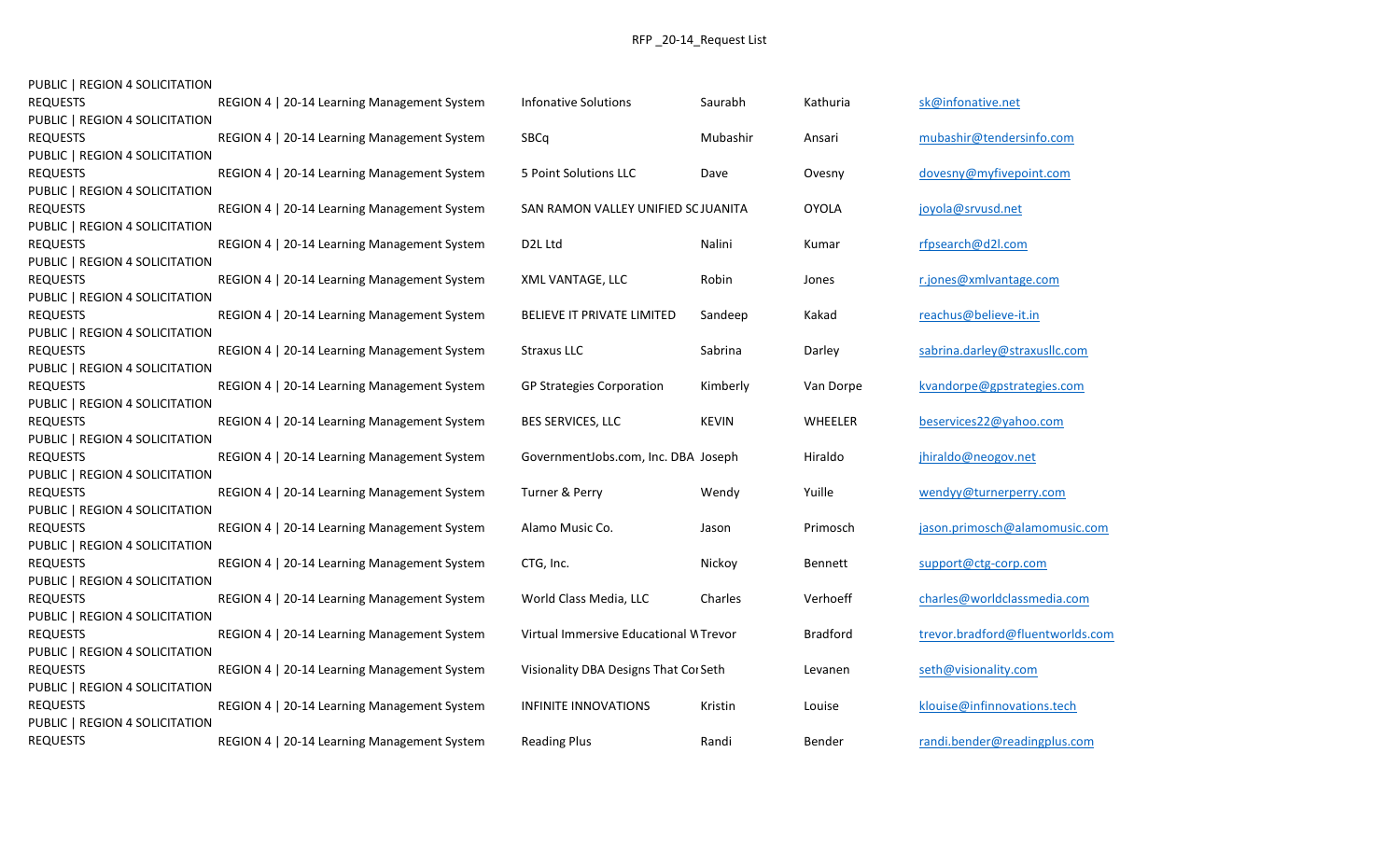REQUESTS Subset of the Global Alexandrey REGION 4 | 20-14 Learning Management System The Odom Group Andrea Andrea Odom [andrea@theodomgroup.com](mailto:andrea@theodomgroup.com) Region 4 Website **REGION 4 | 20-14 Learning Management System** The Blue Book Building and Cons Baishakhi [projectleads@mail.thebluebook.com](mailto:projectleads@mail.thebluebook.com) Region 4 Website **REGION 4 | 20-14 Learning Management System** CJIS GROUP LLC Ann Herold Herold Ann Ann Ann Ann Ann Region 4 Website **REGION 4 | 20-14 Learning Management System** CJIS GROUP Mariah Bliott Elliott [mariah@cjisgroup.com](mailto:mariah@cjisgroup.com) Region 4 Website **REGION 4 | 20-14 Learning Management System** i3-Technologies John Geerlings in the giohn.geerlings@i3-technologies.com Region 4 Website **REGION 4 | 20-14 Learning Management System** SevenOutsource Steve Walse Walse [rfpalerts@gmail.com](mailto:rfpalerts@gmail.com) PUBLIC | REGION 4 SOLICITATION REGION 4 | 20-14 Learning Management System Prime Vendor Inc. Kim Jones [primevendor124@gmail.com](mailto:primevendor124@gmail.com) Region 4 Website **REGION 4 | 20-14 Learning Management System** blinkswag fatima fatima khanzada [fatima@blinkswag.com](mailto:fatima@blinkswag.com) PUBLIC | REGION 4 SOLICITATION REGION 4 | 20-14 Learning Management System Relias Andrew Louden Louden [alouden@relias.com](mailto:alouden@relias.com) PUBLIC | REGION 4 SOLICITATION REGION 4 | 20-14 Learning Management System Innive Inc Bhuwan Thakur [bthakur@inniveinc.com](mailto:bthakur@inniveinc.com) PUBLIC | REGION 4 SOLICITATION REGION 4 | 20-14 Learning Management System Manhattan Products David Trevino [dtrevino@icintracom.com](mailto:dtrevino@icintracom.com) PUBLIC | REGION 4 SOLICITATION REGION 4 | 20-14 Learning Management System J-Mar and Associates, Inc. Kevin Phillips Phillips Phillips Phillips exercised exercises PUBLIC | REGION 4 SOLICITATION REGION 4 | 20-14 Learning Management System Quality and Assurance Technolo Keith Macavoy Macavoy Macavoy extension in the state of the Macavoy extension of the Macavoy extension of the Macavo PUBLIC | REGION 4 SOLICITATION REGION 4 | 20-14 Learning Management System Multicard Chris Chris Smith [csmith@multicard.com](mailto:csmith@multicard.com) PUBLIC | REGION 4 SOLICITATION REGION 4 | 20-14 Learning Management System TommyTQL LLC THOMAS MACAK [tmacak@tommytql.com](mailto:tmacak@tommytql.com) PUBLIC | REGION 4 SOLICITATION REGION 4 | 20-14 Learning Management System BIT James James Nicol innes inicol@bitdirect.com PUBLIC | REGION 4 SOLICITATION REGION 4 | 20-14 Learning Management System Dulead Eric Eric Bransteter [eric@iaspireapp.com](mailto:eric@iaspireapp.com) PUBLIC | REGION 4 SOLICITATION REGION 4 | 20-14 Learning Management System Strategic Communications William Brinson [bbrinson@yourstrategic.com](mailto:bbrinson@yourstrategic.com) PUBLIC | REGION 4 SOLICITATION REGION 4 | 20-14 Learning Management System Dulead Eric Eric Bransteter [eric.bransteter@dulead.com](mailto:eric.bransteter@dulead.com) PUBLIC | REGION 4 SOLICITATION REGION 4 | 20-14 Learning Management System Crystal Delta Dinesh Dinesh Gurupur [dinesh@crystaldelta.com](mailto:dinesh@crystaldelta.com) PUBLIC | REGION 4 SOLICITATION REGION 4 | 20-14 Learning Management System AggreGateway **Octavio** Octavio Navarro [onavarro@aggregateway.com](mailto:onavarro@aggregateway.com) PUBLIC | REGION 4 SOLICITATION REGION 4 | 20-14 Learning Management System SEI David David Hawkins Hawkins dhawkins dhawkins dhawkins dhawkins dhawkins dhawkins dhawkins dhawkins dhawkins dhawkins dhawkins dhawkins dhawkin PUBLIC | REGION 4 SOLICITATION REGION 4 | 20-14 Learning Management System Finalsite Cristina Pawlica Pawlica [crispawlitz@me.com](mailto:crispawlitz@me.com) PUBLIC | REGION 4 SOLICITATION REGION 4 | 20-14 Learning Management System Epik Solutions Raghu Kundu [raghu@epikso.com](mailto:raghu@epikso.com) Region 4 Website **REGION 4 | 20-14 Learning Management System** Onvia Source Management [svcagency@onvia.com](mailto:svcagency@onvia.com) Region 4 Website **REGION 4 | 20-14 Learning Management System** 185 John Adolphus Ford [JF4826@dallasisd.org](mailto:JF4826@dallasisd.org) PUBLIC | REGION 4 SOLICITATION REGION 4 | 20-14 Learning Management System linsignia Software Corporation Paige Stewart [paiges@insigniasoftware.com](mailto:paiges@insigniasoftware.com) PUBLIC | REGION 4 SOLICITATION REGION 4 | 20-14 Learning Management System Workforce Technologies LLC Jordy Moorman Moorman indv.moorman@workforcehg.com PUBLIC | REGION 4 SOLICITATION REGION 4 | 20-14 Learning Management System Relias Matthew Matthew McBurney [mmcburney@relias.com](mailto:mmcburney@relias.com) PUBLIC | REGION 4 SOLICITATION REGION 4 | 20-14 Learning Management System Diversified Laurie Laurie Simon Simon lsimon @diversifiedus.com PUBLIC | REGION 4 SOLICITATION REGION 4 | 20-14 Learning Management System Kovarus, Inc. Mark Bleakley Bleakley [mbleakley@kovarus.com](mailto:mbleakley@kovarus.com) PUBLIC | REGION 4 SOLICITATION REGION 4 | 20-14 Learning Management System ISSQUARED, INC MATTHEW BOYLE [mboyle@ncanet.com](mailto:mboyle@ncanet.com) PUBLIC | REGION 4 SOLICITATION REGION 4 | 20-14 Learning Management System World Wide Technology, LLC David McDaniel McDaniel [david.mcdaniel@wwt.com](mailto:david.mcdaniel@wwt.com) PUBLIC | REGION 4 SOLICITATION REGION 4 | 20-14 Learning Management System Panther Fleet Services, LLC Gene Hew-Len [gene@pantherfleet.com](mailto:gene@pantherfleet.com) PUBLIC | REGION 4 SOLICITATION REGION 4 | 20-14 Learning Management System KONICA MINOLTA BUSINESS SOL Gregory Skau [skaug@kmbs.konicaminolta.us](mailto:skaug@kmbs.konicaminolta.us) PUBLIC | REGION 4 SOLICITATION REGION 4 | 20-14 Learning Management System Source Management Onvia Onvia Onvia Sycagency@onvia.com PUBLIC | REGION 4 SOLICITATION REGION 4 | 20-14 Learning Management System Elegant Enterprise-Wide priyanka Arora [bids@elegantsolutions.us](mailto:bids@elegantsolutions.us) PUBLIC | REGION 4 SOLICITATION REGION 4 | 20-14 Learning Management System Nihilent sanjeev sanjeev singh [sanjeev.singh@nihilent.com](mailto:sanjeev.singh@nihilent.com)

| The Odom Group                             | Andrea            | Odom          |
|--------------------------------------------|-------------------|---------------|
| The Blue Book Building and Con: Baishakhi  |                   |               |
| CJIS GROUP LLC                             | Ann               | Herol         |
| CJIS GROUP                                 | Mariah            | Elliott       |
| 3-Technologies                             | John              | Geerli        |
| SevenOutsource                             | Steve             | Walse         |
| Prime Vendor Inc.                          | Kim               | Jones         |
| <b>olinkswag</b>                           | fatima            | khanz         |
| <b>Relias</b>                              | Andrew            | Loude         |
| nnive Inc                                  | Bhuwan            | Thaku         |
| Manhattan Products                         | David             | Trevir        |
| -Mar and Associates, Inc.                  | Kevin             | Phillip       |
| Quality and Assurance Technolo Keith       |                   | Macay         |
| Multicard                                  | Chris             | Smith         |
| <b>TommyTQL LLC</b>                        | <b>THOMAS</b>     | MACA          |
| 3IT                                        | James             | Nicol         |
| <b>Dulead</b>                              | Eric              | <b>Brans</b>  |
| Strategic Communications                   | William           | Brinsc        |
| <b>Dulead</b>                              | Eric              | <b>Brans</b>  |
| Crystal Delta                              | Dinesh            | Gurup         |
| <b>AggreGateway</b>                        | Octavio           | Navar         |
| SЕI                                        | David             | Hawki         |
| inalsite                                   | Cristina          | Pawlio        |
| Epik Solutions                             | Raghu             | Kundı         |
| <b>Onvia</b>                               | Source            | Mana          |
|                                            | 185 John Adolphus | Ford          |
| nsignia Software Corporation               | Paige             | Stewa         |
| <b>Norkforce Technologies LLC</b>          | Jordy             | Moori         |
| <b>Relias</b>                              | Matthew           | McBu          |
| <b>Diversified</b>                         | Laurie            | Simor         |
| Covarus, Inc.                              | Mark              | <b>Bleakl</b> |
| SSQUARED, INC                              | <b>MATTHEW</b>    | <b>BOYLE</b>  |
| <b>Norld Wide Technology, LLC</b>          | David             | McDa          |
| Panther Fleet Services, LLC                | Gene              | Hew-l         |
| <b>CONICA MINOLTA BUSINESS SOL Gregory</b> |                   | Skau          |
| Source Management                          | Onvia             | Onvia         |
| <b>Elegant Enterprise-Wide</b>             | priyanka          | Arora         |
| <b>Nihilent</b>                            | sanieev           | singh         |